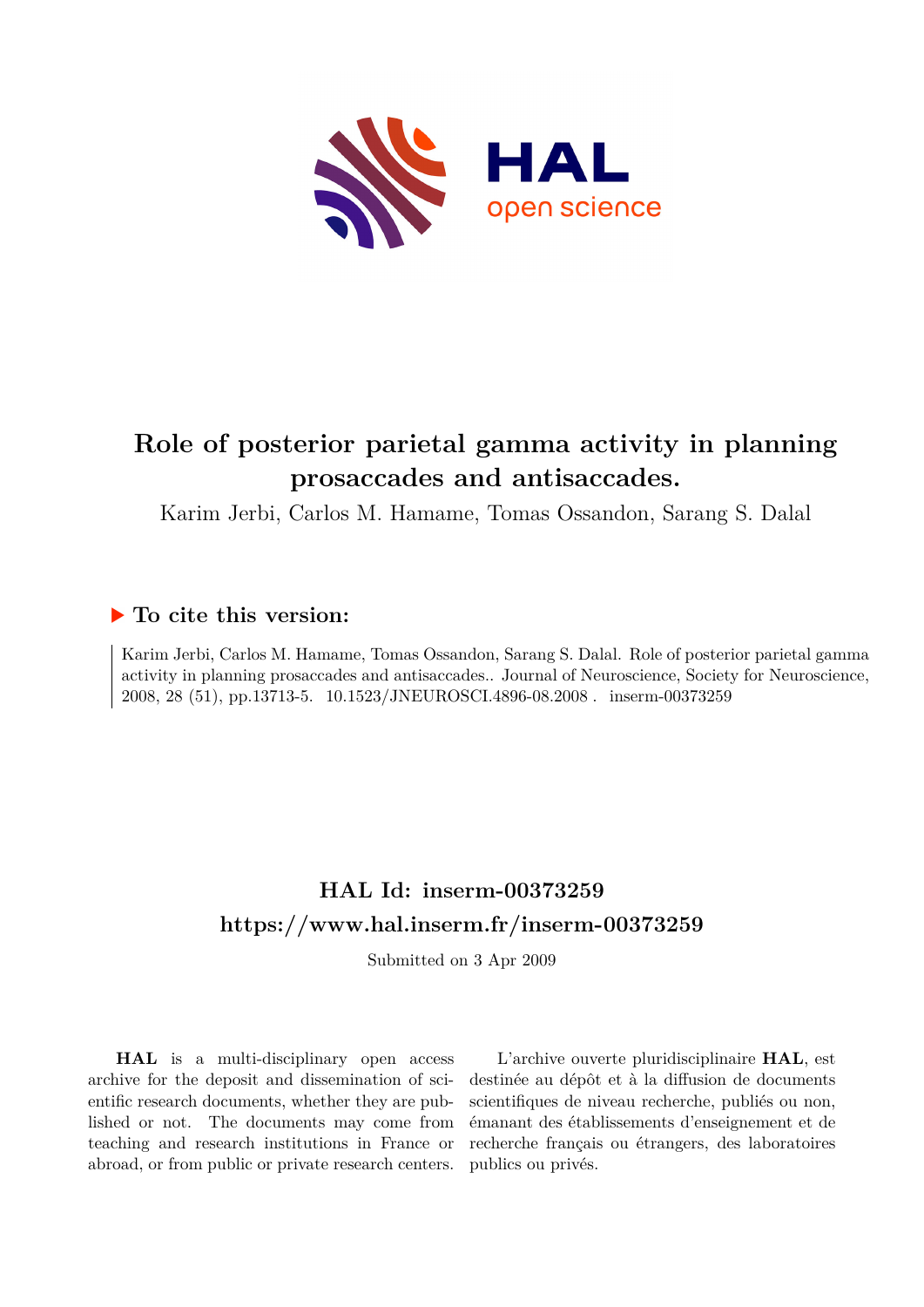#### **Journal Club**

**Editor's Note: These short, critical reviews of recent papers in the** *Journal***, written exclusively by graduate students or postdoctoral fellows, are intended to summarize the important findings of the paper and provide additional insight and commentary. For more information on the format and purpose of the Journal Club, please see http://www.jneurosci.org/misc/ifa\_features.shtml.**

# **Role of Posterior Parietal Gamma Activity in Planning Prosaccades and Antisaccades**

#### **Karim Jerbi,**1,2 **Carlos M. Hamame´,**<sup>3</sup> **Toma´s Ossando´n,**1,4 **and Sarang S. Dalal**<sup>1</sup>

'INSERM U821, Dynamique Cérébrale et Cognition, 69500 Lyon, France, <sup>2</sup>Laboratoire de Physiologie de la Perception et de l'Action, UMR 7152, Collège de France, CNRS, 75005 Paris, France, <sup>3</sup>Programa de Doctorado en Ciencias Biomédicas, Instituto de Ciencias Biomédicas, Facultad de Medicina, Universidad de Chile, Santiago 8380453, Chile, and <sup>4</sup>École Doctorale Neurosciences et Cognition, Université Claude Bernard Lyon I, 69622 Villeurbanne cedex, France

Review of Van Der Werf et al. (http://www.jneurosci.org/cgi/content/full/28/34/8397)

Although the components of the cerebral network mediating saccade preparation in humans have been extensively outlined by numerous functional magnetic resonance imaging (fMRI) studies (e.g., Schluppeck et al., 2006; Curtis and Connolly, 2008), the fine temporal and spectral dynamics of its underlying electrophysiology and their relationship to findings reported in animal studies still remain poorly understood. The delayed saccade paradigm explored by Van Der Werf et al. (2008) using the high temporal precision of magnetoencephalography (MEG) reveals unprecedented evidence in humans that gamma-band activity recorded in posterior parietal cortex (PPC) during the delay period is associated with the encoding of forthcoming saccades.

The main finding in the article is the emergence of sustained directionselective high-frequency gamma activity over posterior parietal regions during planning of saccades. Using a delayed saccade paradigm, the authors set out to sep-

DOI:10.1523/JNEUROSCI.4896-08.2008

Copyright©2008SocietyforNeuroscience 0270-6474/08/2813713-03\$15.00/0

arate the brain activity involved in visual perception (the "stimulus component") from activity representing a motor goal (the "goal component"). The basic assumption behind this design is that saccades toward the memorized location (prosaccade condition) and away from it (antisaccade condition) have the same stimulus component but an opposite goal component. The participants were asked to memorize the position of a stimulus that was flashed peripherally for 0.1 s while they maintained central fixation. After a delay of 1.5 s, the fixation cross disappeared, instructing the subjects to perform a prosaccade or an antisaccade depending on the experimental condition. By contrasting the topographies of MEG signal power for left versus right prosaccades across frequencies, the authors found significant sustained parietal gamma activity contralateral to target location [Van Der Werf et al. (2008), their Fig. 2 (http://www.jneurosci.org/ cgi/content/full/28/34/8397/F2)]. Next, by comparing these results to the outcome of the same analysis obtained in the antisaccade condition [Van Der Werf et al. (2008), their Fig. 3 (http:// www.jneurosci.org/cgi/content/full/28/ 34/8397/F3)], two temporally distinct gamma components were distinguishable. An early broadband (40 –120 Hz) component was modulated by stimulus location but not by the spatial target of the motor goal. In contrast,  $\sim$  500 ms

after stimulus presentation, a second narrowband gamma component (85– 105 Hz) appeared to be selective to the direction of the upcoming saccade [Van Der Werf et al. (2008), their Fig. 4 (http://www.jneurosci.org/cgi/content/ full/28/34/8397/F4)]. Compared with the widespread spatial distribution of the transient stimulus-related activity, the cortical sources showing goal-related modulations were found more focally in PPC [Van Der Werf et al. (2008), their Fig. 5*A*,*B* (http://www.jneurosci. org/cgi/content/full/28/34/8397/F5)]. Finally, the dissociation between the two components was not found for frequencies -30 Hz, suggesting that it is indeed specific to the gamma range [Van Der Werf et al. (2008), their Fig. 7 (http://www.jneurosci.org/cgi/content/ full/28/34/8397/F7)].

One possible confound in the attempt to separate stimulus and motor components in delayed saccade paradigms with a short response delay period is the coactivation of neural networks involved in visual persistence (i.e., afterimages). This phenomenon produces an optical illusion in which an image remains perceived after the true visual stimulus has ended. Although most theories explain afterimages through the adaptation of different retinal cell populations to the properties of the inducing stimulus [e.g., chromatic characteristics, luminance, or contrast as in the study by Wede and Francis (2006)],

Received Oct. 10, 2008; revised Nov. 4, 2008; accepted Nov. 5, 2008.

This work was supported by European Community Research Program NeuroProbes (FP6-IST 027017) to K.J., the EC Marie Curie Fellowship (FP7– 221097) to S.S.D., the Comisión Nacional de Investigación Científica y Tecnológica (Chile) Doctoral Fellowship to C.M.H., and a doctoral fellowship from the Ministère de l'Education Nationale et la Recherche (France) to T.O.

Correspondence should be addressed to Dr. Karim Jerbi, INSERM U821, Dynamique Cérébrale et Cognition, 69500 Lyon, France, E-mail: karim.jerbi@inserm.fr.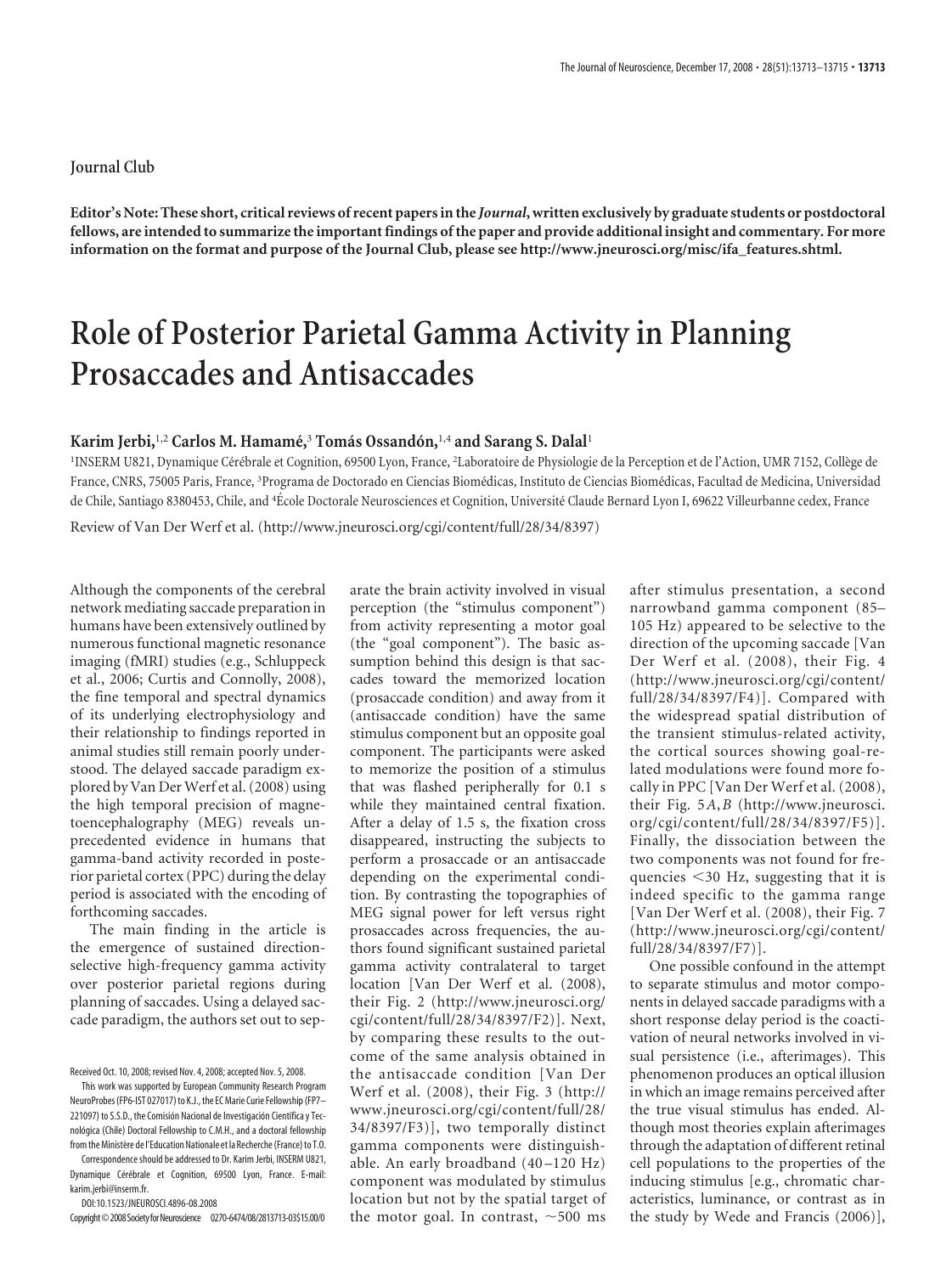they also recognize an important role of cortical structures. Afterimage-related activity has been observed as occipital and temporal scalp event-related potentials (Kobayashi et al., 2002) as well as gamma oscillations over occipital and parietal sensors using MEG (Tikhonov et al., 2007). So can the persistent parietal gamma activity identified by the authors after the offset of the peripheral stimulus be interpreted as a neural correlate of visual persistence of the stimulus? The inversion of hemispheric bias that was found for the late-gamma component ( $>500$  ms) between prosaccade and antisaccades [Van Der Werf et al. (2008), their Fig. 2 (http://www.jneurosci.org/cgi/ content/full/28/34/8397/F2) and Fig. 3 (http://www.jneurosci.org/cgi/content/full/ 28/34/8397/F3)] argues against this. Furthermore, results of a previous MEG study by the same group with a delayed doublestep saccade task only show high parietal gamma enhancement preceding the saccade "go" signal but not after the first cue (Medendorp et al., 2007). An explanation of the sustained gamma solely on the account of afterimages can therefore be ruled out.

Another critical factor that might require additional investigation is the putative link between the reported gamma activity and visuospatial attention orienting. Clearly, subjects planning a saccade attend to the target location during the delay. In the case of a prosaccade, this is the same location as the stimulus, but for an antisaccade, subjects likely shift and maintain their attention to the opposite side of the screen. The authors note that this explanation is unlikely given the tendency of the sustained gamma activity to increase closer toward saccade execution. It is conceivable, however, that purely attentional neural processes might also be enhanced closer toward the onset of a planned movement and thereby account at least partially for the observed increase. This question is worth pursuing in future studies using a modified delayed saccade paradigm that explicitly controls for spatial attention. Most importantly, the endeavor to elucidate whether high-gamma activity in human PPC is specifically related to intention or to attention is part of a longstanding debate on the separability of neural representations of motor goals and spatial attention (preceding movement execution). Indeed, saccade planning and the allocation of spatial attention have been shown to be mediated by overlapping neural substrates (Kowler et al., 1995). This is an intuitively appealing idea given that visual attention and saccades

both mediate the selection of a portion of the visual scene. Nevertheless, several studies have also provided evidence in favor of a putative segregation between goal representation and spatial attention across parietal and frontal areas (Colby and Goldberg, 1999; Juan et al., 2004; Quian Quiroga et al., 2006). Clearly, the attempt to fully dissociate the neural correlates of the two processes carries the inherent risk of misrepresenting the intricate interaction between them. However, recent findings, including the present study by Van Der Werf et al. (2008), suggest that the fine-scale spatial and temporal resolution of gamma-band activity might be particularly helpful in linking the findings of animal and human studies exploring the overlap and segregation between attention and intention (Pesaran et al., 2002; Brovelli et al., 2005).

Many variants of the delayed saccade task have been reported in the literature. As described above, the paradigm implemented by Van Der Werf et al. (2008) requires visuospatial processing and memorization of a flashed stimulus position (or its mirror location) in addition to motor planning. One way to probe the neural processes underlying oculomotor intention while minimizing the effect of target location is to place the visual stimulus instructing saccade direction at the center of the screen, e.g., as an arrow pointing left or right toward targets that remain visible throughout the experiment (Khonsari et al., 2007; Milea et al., 2007). Such delayed saccade paradigms significantly reduce lateralized perceptual and visuospatial memory demands because the instruction is provided centrally, and the peripheral targets are not flashed but remain present (cf. Curtis and Connolly, 2008). This places the emphasis during the delay on the motor goal and visuomotor transformation rather than the visual stimulus location. Whether such a paradigm reveals gamma patterns comparable with those reported by Van Der Werf et al. (2008) still remains to be shown.

A further important issue which could impact the interpretation of the findings reported by Van Der Werf et al. (2008) is the fact that scalp muscle activity and electromagnetic interference can contaminate MEG and EEG data yielding artifactual activity in the high-gamma frequency range. Indeed, a recent study may introduce some additional concerns; Yuval-Greenberg et al. (2008) showed that with a visual EEG experiment, broadband gamma activity may appear to arise from occipital regions when in fact they are ditransients. Therefore, given that microsaccades have been shown to be modulated by shifts of spatial attention (Engbert and Kliegl, 2003), it is important to rule out that the gamma-band activity detected by Van Der Werf et al. (2008) is of artifactual origin. Such an explanation is unlikely for several reasons: First, it is unclear if the miniature saccade artifact phenomenon extends to MEG. In EEG recordings, such an artifact may be a consequence of reference electrode placement (Yuval-Greenberg et al., 2008); in contrast, MEG may not be susceptible to this problem because it is inherently reference-free. Additionally, the beamforming source reconstruction method provides a degree of protection from artifacts arising from outside the brain. Beamforming estimates either the time course or power modulations of neural activity over the brain volume using adaptive spatial filters (Van Veen et al., 1997). This method does not require a priori assumptions about the location or number of sources and so does not assume sources are restricted to the brain. Sources of ocular origin would therefore be localized near the eyes rather than projected to distant parts of the brain (Bardouille et al., 2006). A third argument in favor of a cortical origin of the reported gamma activity findings is that they are in agreement with results from direct recordings in monkeys at several levels. For instance, the reported hemisphere-specific contralateral selectivity of spectral power for an upcoming saccade is in line with findings obtained with gamma-range components of local field potentials recorded in monkey PPC (Pesaran et al., 2002). Furthermore, the timing of gamma power modulation shift from stimulus processing to goal encoding appears to coincide with the average inversion time of lateral intraparietal neurons remapping from stimulus location to goal encoding as reported in a memorydelayed saccade task in monkeys (Zhang and Barash, 2004). Finally, the significance of the parietal high-gamma findings is further enhanced by a growing body of evidence linking population-level gamma activity to the blood oxygenation leveldependent signal recorded in fMRI, both in monkeys (Logothetis et al., 2001) and in humans (Lachaux et al., 2007).

The authors propose that parietal gamma-band activity reflects visuomotor encoding mechanisms that determine the saccade goal. Given that the neural network involved in oculomotor planning and execution spreads across multiple ce